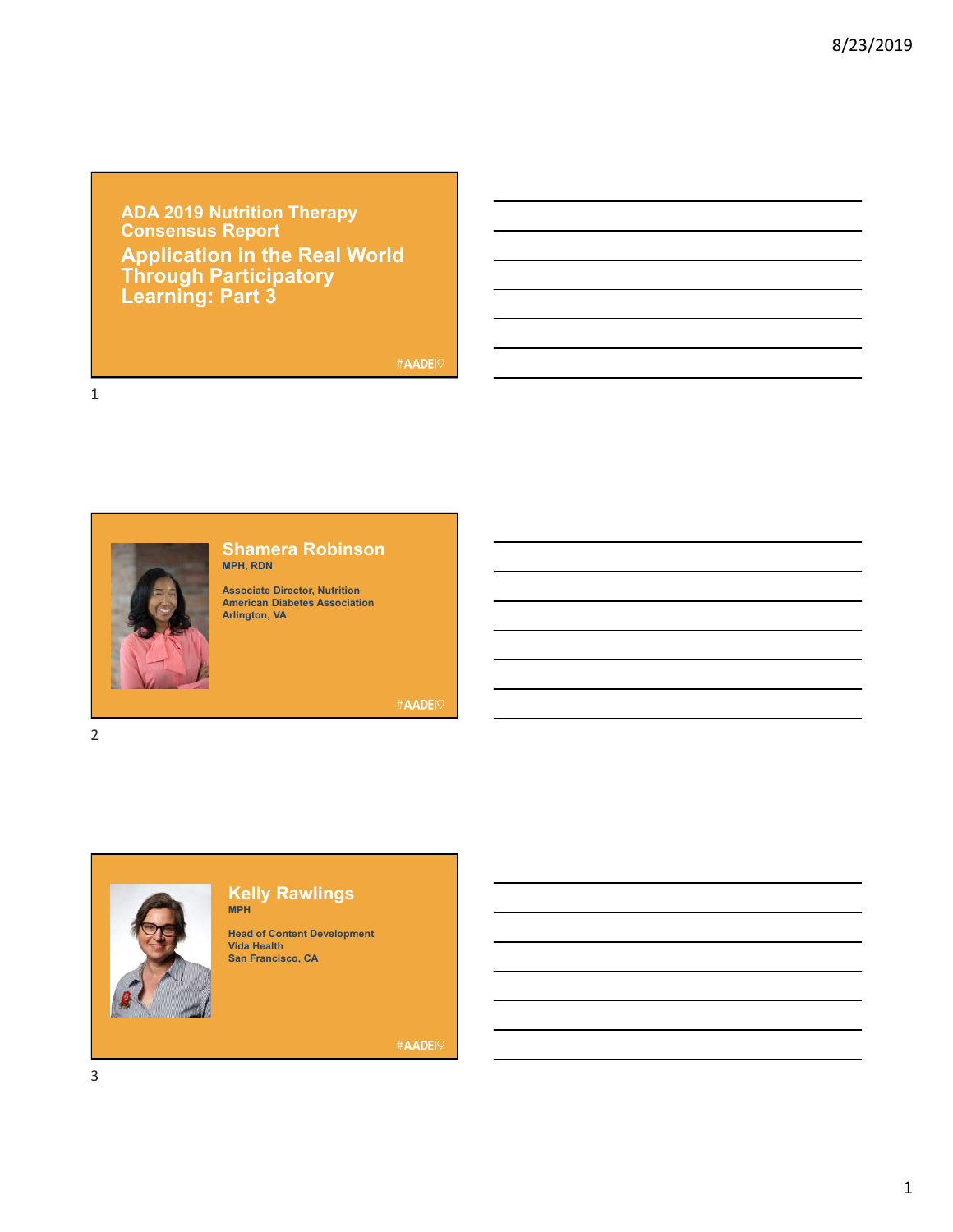# **Disclosure to Participants**  $\begin{bmatrix} 0 \\ 0 \end{bmatrix}$ • Notice of Requirements For Successful Completion – Please refer to learning goals and objectives – Learners must attend the full activity and complete the evaluation in order to claim continuing education credit/hours

- Conflict of Interest (COI) and Financial Relationship Disclosures:<br>- Shamera Robinson: MPH, RDN Employee of American Diabetes Association<br>- Kelly Rawlings: MPH Employee of Vida Health, Tweet chat presenter on behalf
- 
- Non-Endorsement of Products: Accredited status does not imply endorsement by AADE, ANCC, ACPE or CDR of any commercial products displayed in conjunction with this educational activity • Off-Label Use:
	- Participants will be notified by speakers to any product used for a purpose other than for which it was approved by the Food and Drug Administration.

#AADE<sup>19</sup>

4

### **Objectives**

Participants will be able to:

- Discuss key concepts and new evidence from the ADA nutrition consensus statement.
- Discuss practical ways to apply new evidence to their clinical practice.
- Describe how to address changes to nutrition guidance and individualize guidance in real life settings.

#AADE<sup>19</sup>

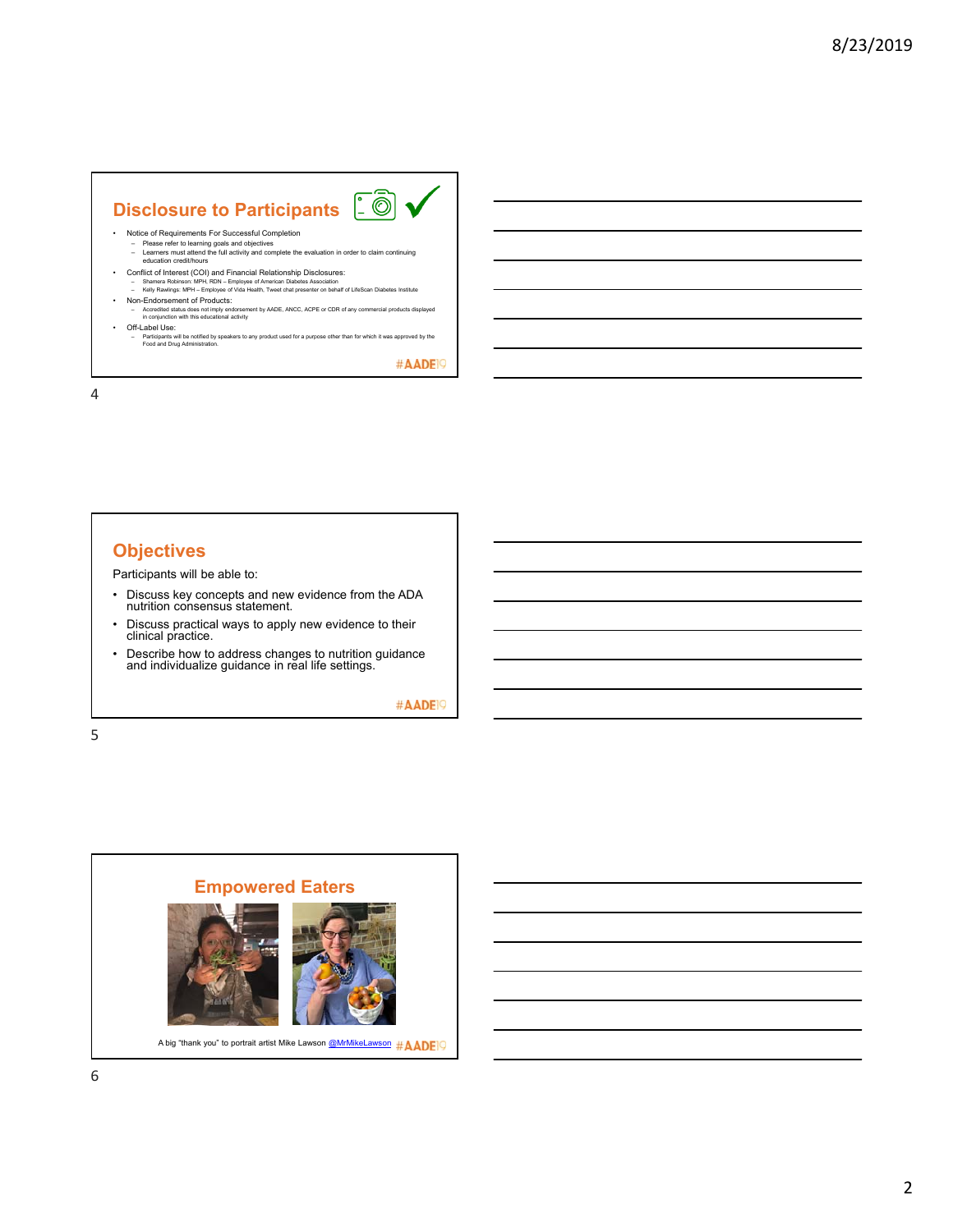



# **Earl: Strengths-Based Intel** • Interested in food, feeding others

- Understands some foods ↑carb
- 
- "Change" talk: caveman diet



#AADE<sup>19</sup>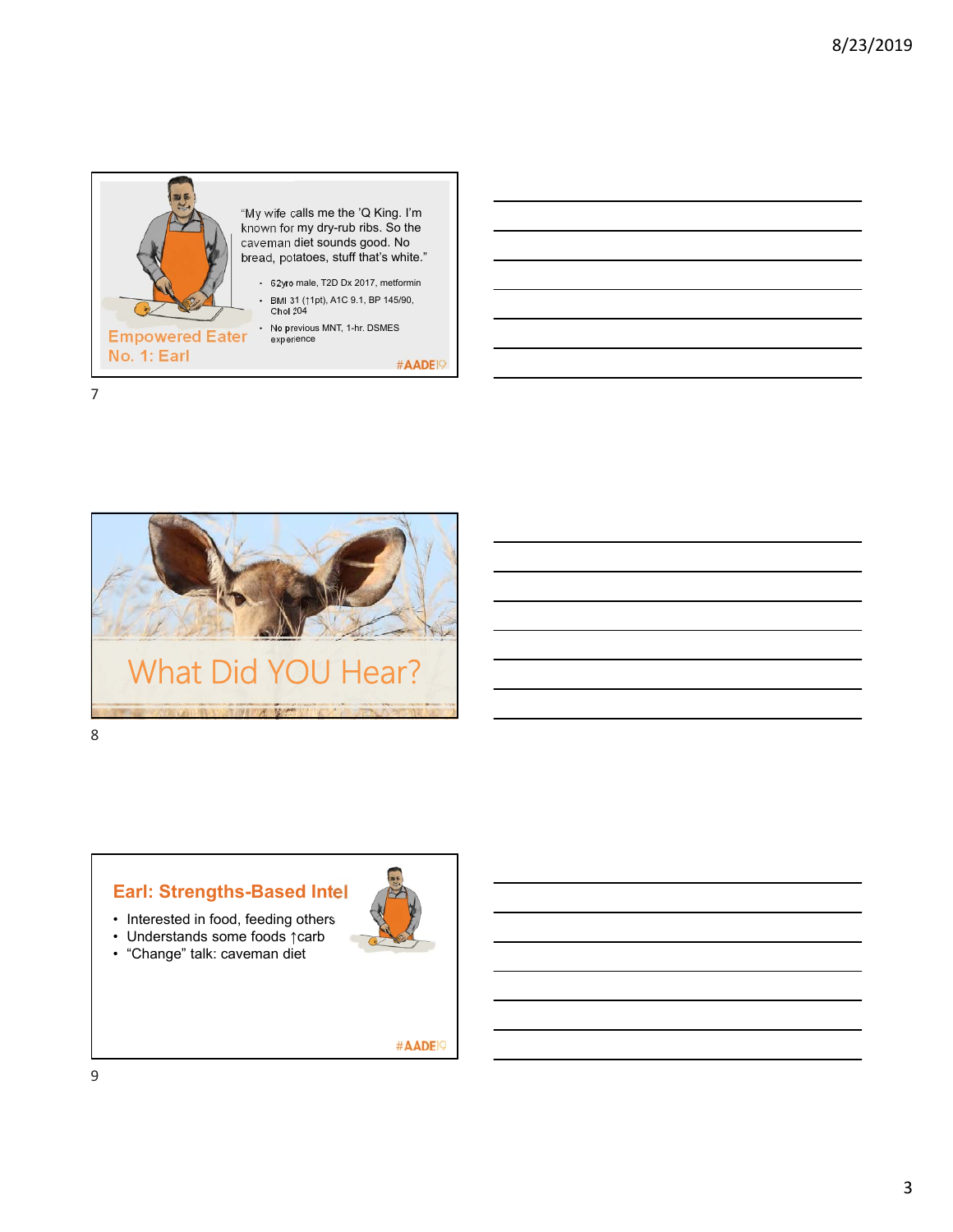#### **Consensus Recommendation**

Until evidence surrounding comparative benefits of different eating patterns in specific individuals strengthens, focus on the key factors that are common among the patterns:

- Emphasize nonstarchy vegetables
- Minimize added sugars and refined grains
- Choose whole foods over highly processed foods to the extent possible

Evert A et al. Nutrition Therapy for Adults with Diabetes or Prediabetes: A Consensus Report. *Diabetes Care.* 2019; 42:731‐754

10



11

#### **Consensus Recommendation** Refer adults T1D and T2D to MNT at Dx and as needed throughout life span and during times of changing health status to achieve treatment goals

Refer adults w/ diabetes to DSMES, per national standards

• MNT by RDN yields A1C absolute decrease up to 2% in T2D, up to 1.9% in T1D at 3-6 months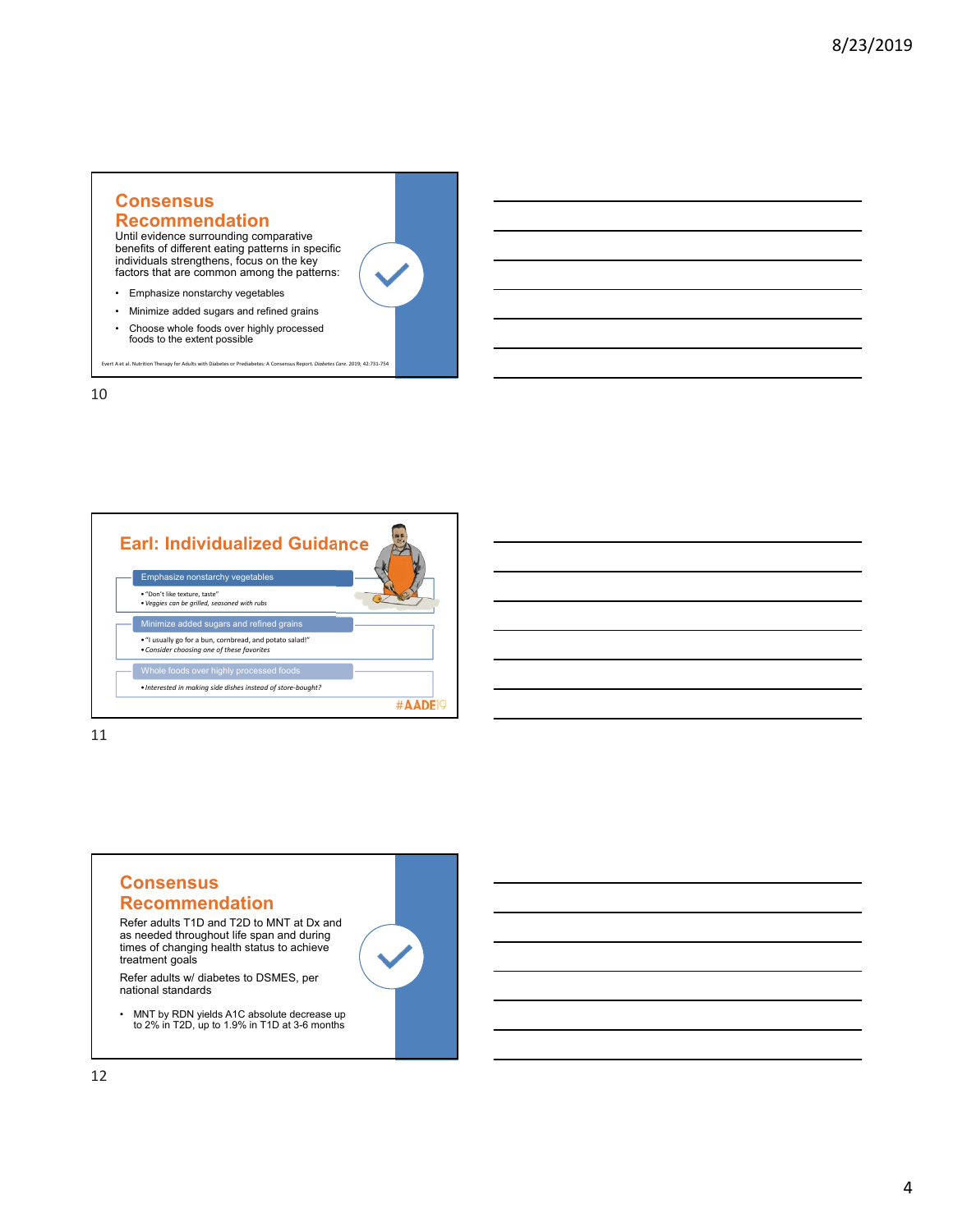



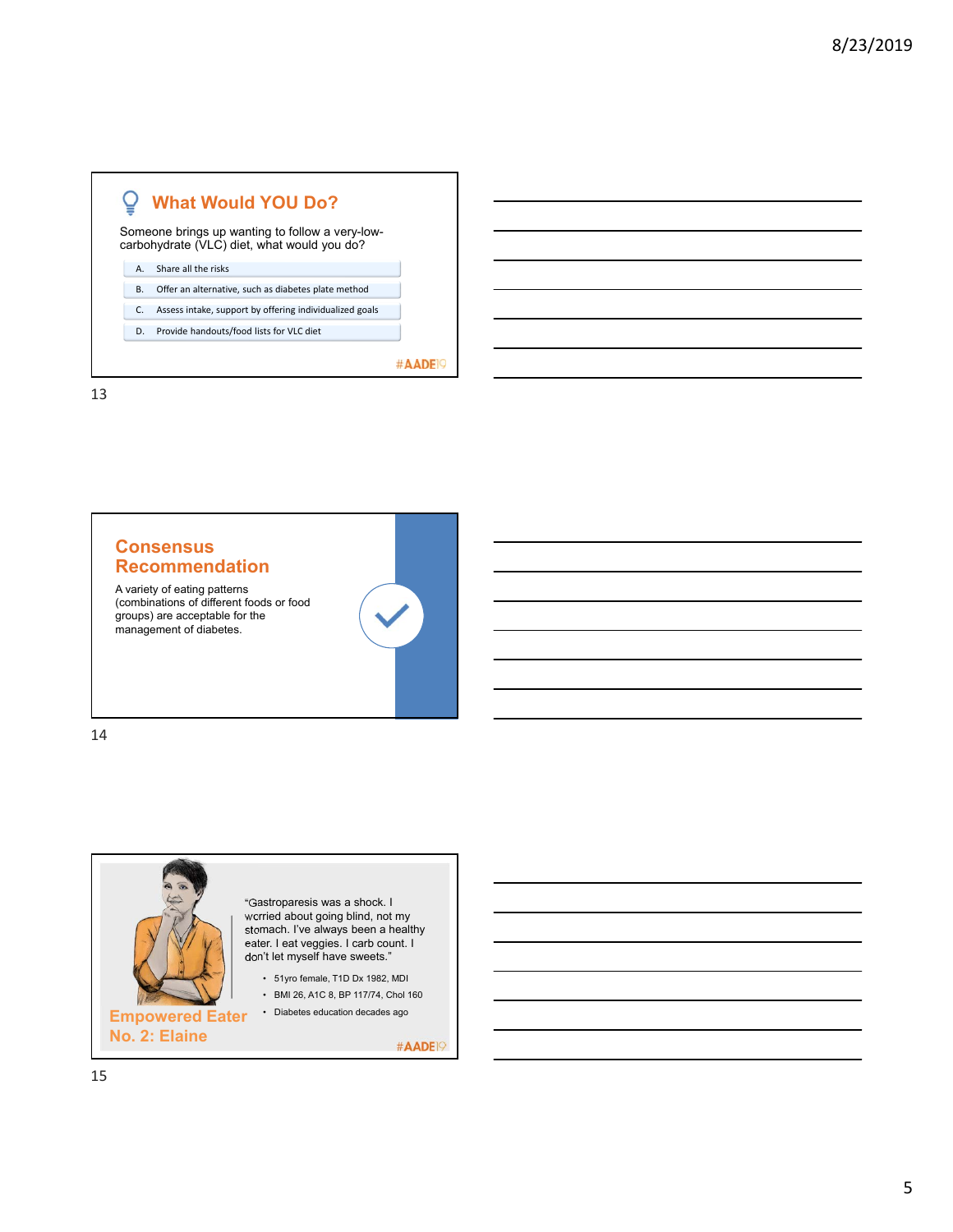

# **Elaine: Strengths-Based Intel**

- Understands cause-effect of food choices, BG levels
- Skilled in planning, choosing what to eat, dosing insulin
- Decades of self-care experience



#AADE<sup>19</sup>

#### 17

### **Consensus Recommendations**

- Selecting small-particle-size food may improve symptoms of diabetes-related gastroparesis
- Correct hyperglycemia (hyperglycemia slows gastric emptying)
- CGM/pump may aid dosing and timing of insulin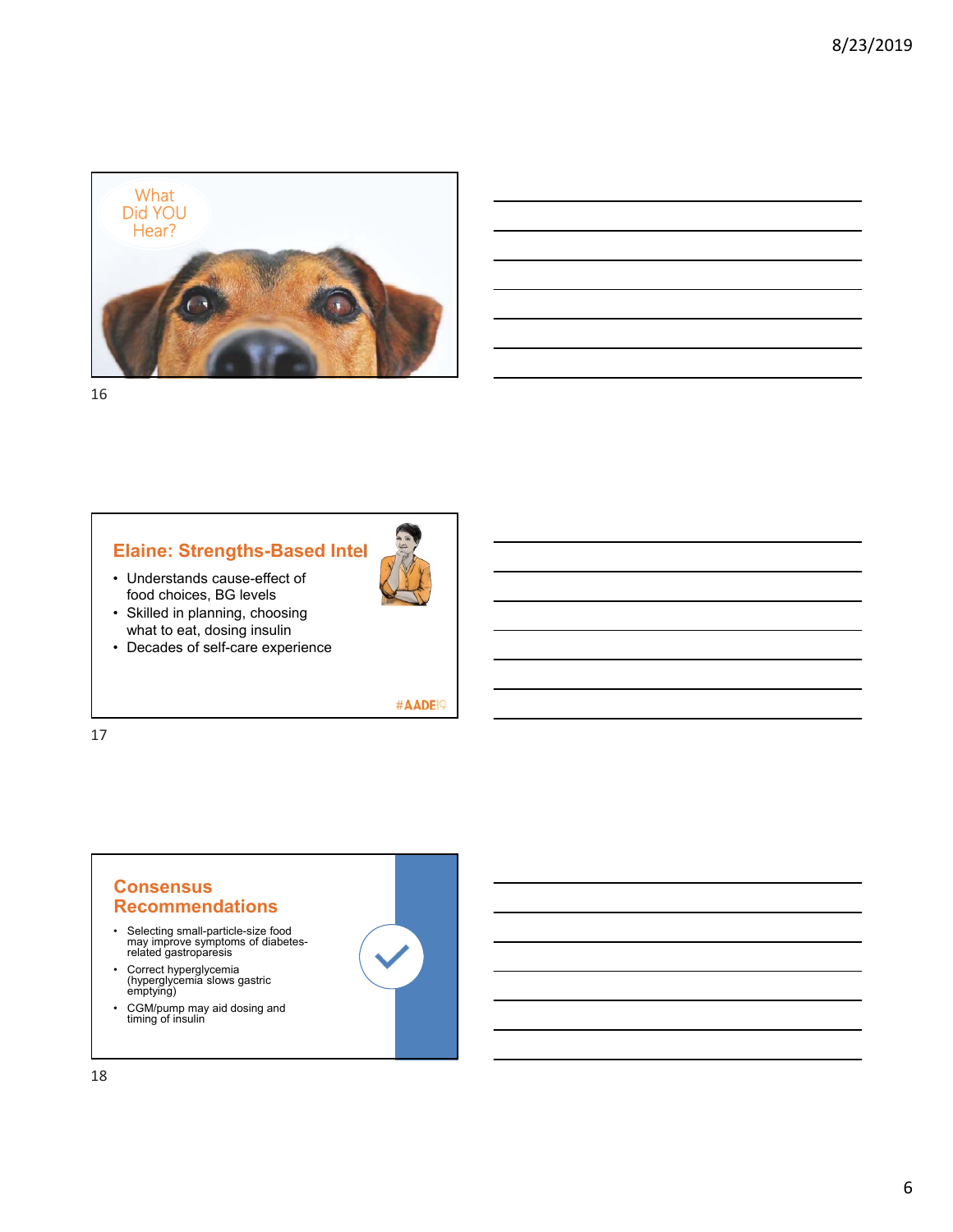

| ,我们也不会有一个人的事情。""我们的人们,我们也不会有一个人的人,我们也不会有一个人的人,我们也不会有一个人的人,我们也不会有一个人的人,我们也不会有一个人的<br>第一百一十一章 我们的人,我们的人们的人们,我们的人们的人们的人们,我们的人们的人们的人们,我们的人们的人们,我们的人们的人们,我们的人们的人们,我们的人们的人 |  |  |           |
|----------------------------------------------------------------------------------------------------------------------------------------------------------------------|--|--|-----------|
|                                                                                                                                                                      |  |  | _________ |
|                                                                                                                                                                      |  |  |           |
|                                                                                                                                                                      |  |  |           |
| $\overline{\phantom{a}}$                                                                                                                                             |  |  |           |
|                                                                                                                                                                      |  |  |           |
|                                                                                                                                                                      |  |  |           |



20

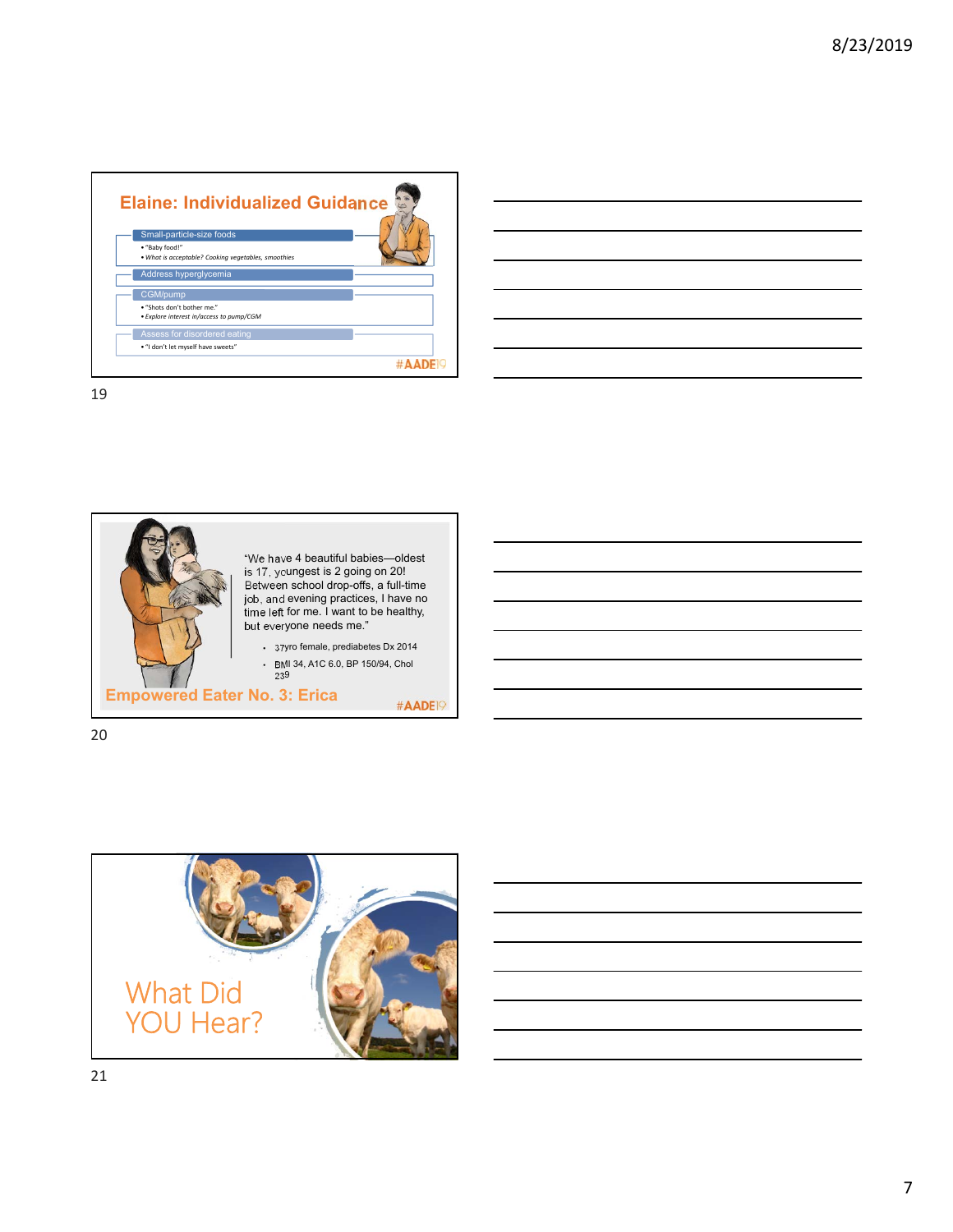## **Erica: Strengths-Based Intel**

- Takes caregiving roles very seriously
- Understands value of modeling healthy eating, education
- Has potential social support system via her family members

#AADE<sup>19</sup>

22

### **Consensus Recommendation**

To support weight loss and improve A1C, CVD risk factors, and quality of life in adults with overweight/ obesity and prediabetes or diabetes, MNT and DSMES services should include an **individualized eating plan** in a format that results in an **energy deficit in combination with enhanced physical activity.**

• 7-10% weight loss (unless additional weight loss is desired for other reasons).

23

### **What's an Individualized Plan?**

| Individualized<br>eating plans<br>consider: | Energy deficit           |              |
|---------------------------------------------|--------------------------|--------------|
|                                             | Dietary preferences      |              |
|                                             | Health literacy/numeracy |              |
|                                             | Resources                |              |
|                                             | Food availability        |              |
|                                             | Cooking skills           |              |
|                                             | Disordered eating        |              |
|                                             | Sustainability           |              |
|                                             |                          | $\mathbf{H}$ |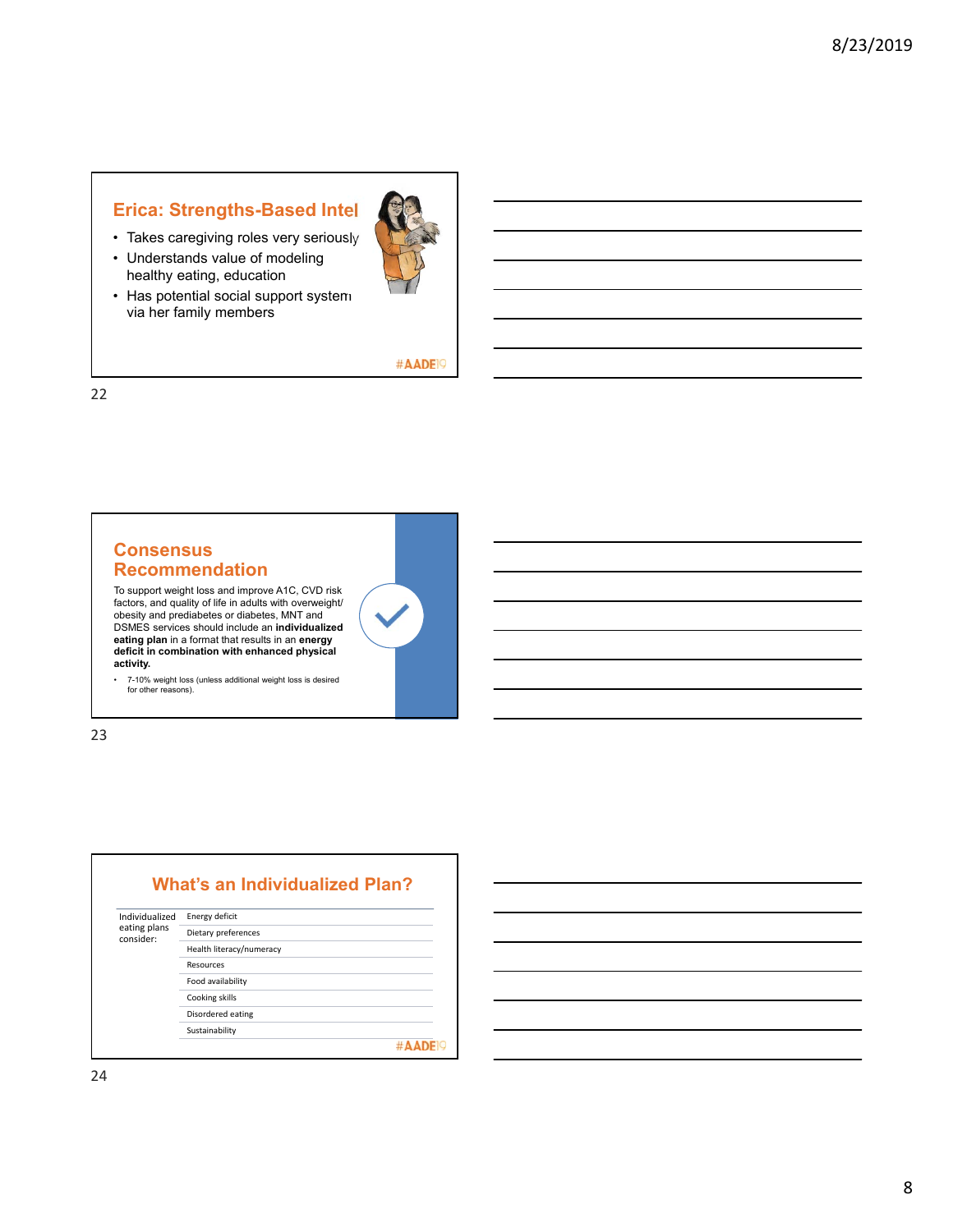